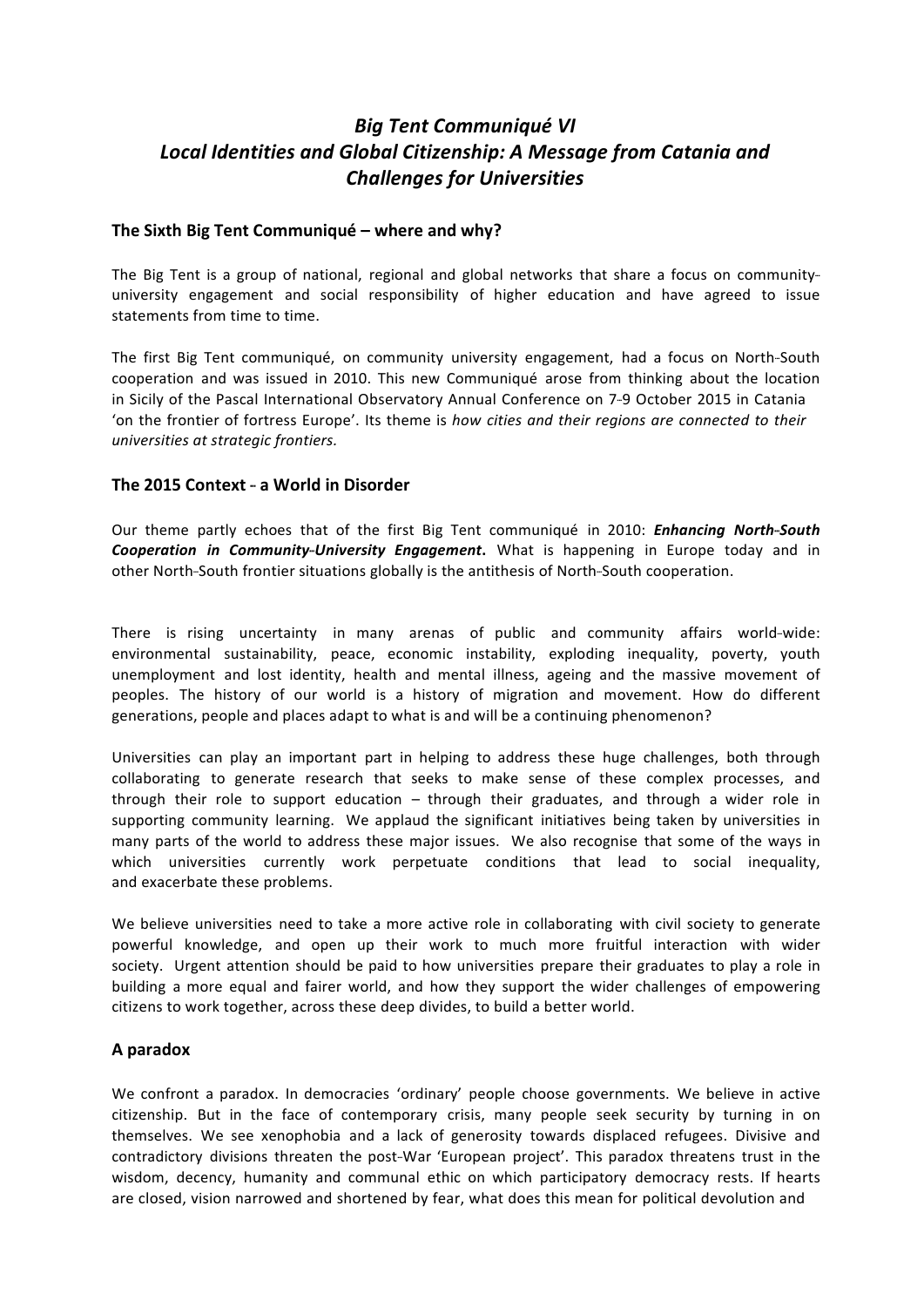local power--sharing engagement? Locally grounded xenophobia fed by hyperbolic media obstructs constructive regional engagement.

Where do different universities and systems stand? Inaction is a form of action. They are so much part of their societies that they cannot simply stand apart. Their political, historical and cultural circumstances however vary greatly.

#### **Local identity for global citizenship**

New peoples are joining a Europe whose history is one of invasions. New arrivals are often most feared by those most shielded from newcomers. The same is true of the newer 'Norths' of Australia and North America. Emigration northward from the South is a natural sequel to massive European colonial invasion and conquest, even without bloody violence engulfing especially swathes of the Middle East and Africa.

Southern governments and societies are failing to create the conditions necessary to keep their populations at home. Escalating civil wars arise from religious fundamentalism, political intolerance and lack of participation in governance by ordinary people. Shrinking national economies have led to rising youth unemployment. What more can universities do here: in their teaching, in their research and its use, in their local-regional civil society settings?

A balance must be struck between the needs of the local populace and those of immigrants and refugees. Governments and institutions must recognise and manage national needs, and also the regional and international needs that affect most countries.

Words, ideas and control mostly flow North to South, refugees mostly but not exclusively the other way. Internally displaced peoples also exist in their millions in Asia and Africa.

Some of these people have come to Catania where we meet. Those of us in higher education need to find a voice beyond the technical, managerial and narrowly economic, and look for a deeper way of hearing and acting on the concerns of ordinary citizens: refugees, unemployed, the homeless and those otherwise excluded. We are influential. We play a vital role by what and how we teach, as 'public intellectuals' and in the corridors of power.

How can the possibility of global citizenship driven by the youth of today be embraced? Nearly half the populations of Asian countries are young people below the age of 25 who have been hearing of globalisation since their childhood. They connect world-wide via smart phones and the internet. What kind of 'internationalisation' do we play in our own universities and also civil society settings?

Young people have begun to share the global aspirations of One World. For them, movement from the villages to small towns to mega-cities of their own country, and beyond its historical borders, is one seamless aspiration. This generation is beginning to experience global citizenship. Yet 'host' communities and governments are resistant to this 'invasion of youth'. They fear change and are uncertain what future rising waves of youthful mobility and migrations bring.

#### **What Can Be Done?**

What is the role of the North, as movements of people increase? Can we better focus our research and engagement efforts to make more intelligent and humanitarian use of the new energies and resources brought by migration? Can we also contribute to strengthening conditions in other parts of the world, so that people will have equal opportunities where they are?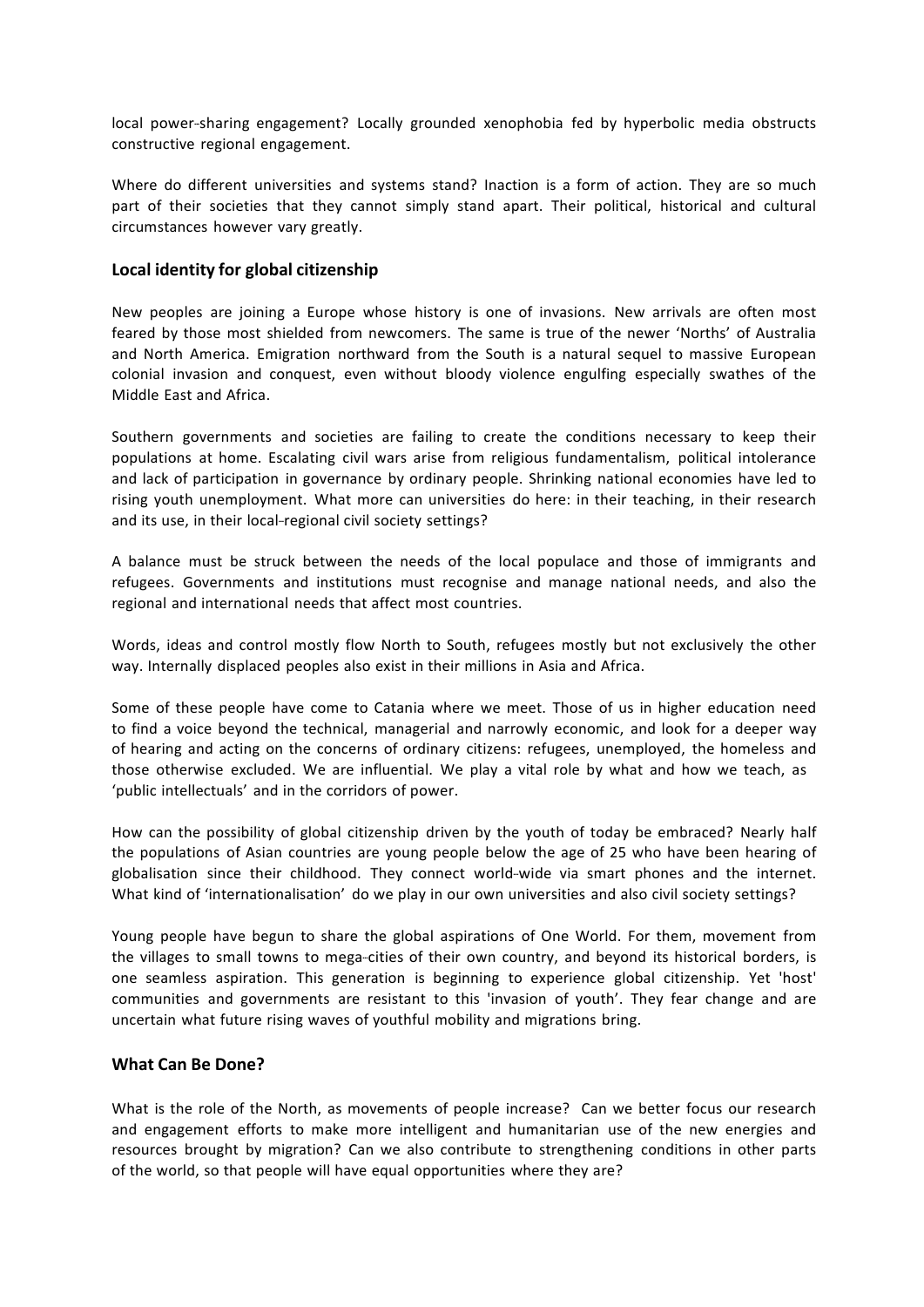What is the solution for the South as they lose the youthful population that should be developing their own countries? Universities in the South, with their large numbers of youth, have a bigger role to play that will make life in the South acceptable as part of the global variety of ways of living. Universities in both North and South are key structures of transformation. There needs to be more emphasis on engagement in the global South, and on new forms of engagement in the global North.

# **Regions and localities**

Regions should take responsible control of their own destinies through their governance and daily practice. They should contribute robustly to national debate and policy-making, serving as channels of local experience, knowledge and wishes to carry out with integrity properly deliberated and adopted policies. They should prioritise real-world needs, helping citizens and communities to be informed and actively to make their own destiny. Local knowledge is essential for sustainable local development.

By the way they govern and manage, local and central governments can help the applied learning of their communities, initiating and supporting greater levels of interaction between university researchers and community through participatory research. They can through regular dialogue seek universities' practical involvement in developing strategic vision and policy for cities and regions that are based in strong research-based evidence and address the immediate and long-term social, economic and humanitarian needs of their region and country no less than the economic.

New forms of networking can advance systemic reforms and essential cooperation. New forms of engagement mean multi-sectoral partnerships: universities and governments working with industries and NGOs. We can cooperate to support low income country universities and social movements. University-to-university partnerships embedded in city-to-city and region-to-region partnerships will enrich university-to-university linkages, making them more robust intellectually and in other ways.

# **Transforming the Culture of Engaged Universities. A Call to Action**

We call on all institutions of higher education urgently to undertake collaborative actions with municipalities, local governments, community groups and social movements to address the interrelated issues of migration, youth employment, peace and inequality.

This requires universities to take to heart as their primary mission the present and future of our inherited local and global world. A massive community learning campaign is needed, no less challenging than mass national literacy campaigns. We share a duty of care for the future of our young who have little work, little sense of belonging to anything anywhere. Within and beyond world university rankings we need awareness of critical local and global issues linked to transformed practices of engagement. This means respecting the co-construction of knowledge; linking with local governments, organisations and social movements; new reward structures for academic staff; and a change in the culture and language of institutions of higher education. High quality innovative engaged research can assist rather than weaken good ranking.

Finding answers needs abiding optimism; new, transformative, forms of individual and collective engaged lifelong learning; new pedagogies; public and community support for ethically-based learning; research for action. A good role model for senior university managers to foster courage, honesty, public service and humanity might be the nurturing gardener. For university staff, expert in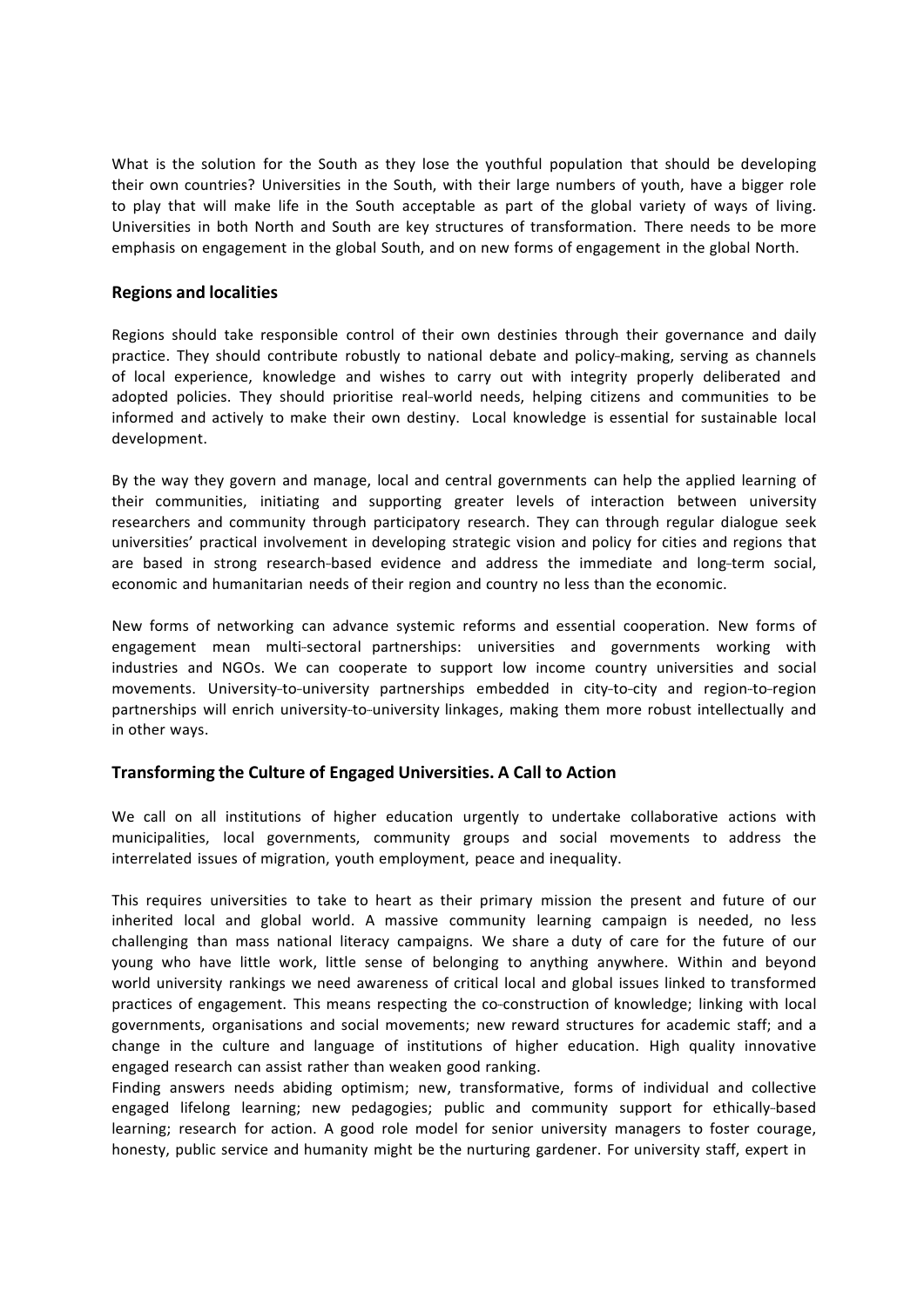their fields of knowledge and disciplines, and capable administrators of complex knowledge organisations, the first duty is to do good for the wide and the local world.

#### **Questionsfor Universities**

Given the increasingly complex and contested context within which universities work, we end by offering critical questions, as prompts for people who work in or with universities to address in their own regions, and establish meaningful routes to take action in response to the global crisis.

What responsibility should universities take for the crisis? Their political, historical and cultural circumstances vary greatly.

How could universities' internationalisation strategies be adapted and work to build equality between north and south?

How can universities, both global North and South, express solidarity with refugees, economic migrants and other poor and desperate people, in each and every country, in practical ways?

How can universities strike a better balance between the huge pressures to compete in a global market and their shared core mission to be very good at doing good?

What promising initiatives by individual universities and with partners in other sectors are underway? How can the higher education community best support these efforts?

#### **Undertakings by Big Tent Partners**

We will work individually, institutionally and collectively for universities to engage with local and regional, ethnic and cultural, social and economic communities, as well as with global citizenry and destiny. We advocate strong university partnership with civil society making and using fitting language and knowledge to do so.

We pledge not to hide from political involvement, since making change means getting involved and politically committed. We call on educators and communities to engage to build a better, safer world for all.

We favour a well-balanced partnership between the State and civil society, believing that central and local governments should listen, devolve and share more than many do. We will work for more sustainable, people--centred development, shared globally and enacted locally.

We pledge to argue for and apply principles of good governance based on ecological and social sustainability, social justice, and opportunity for all.

We favour open society-wide political and civic debate that assists fearful citizens and their governments in managing their borders to respond generously to the plight of refugees, as well as addressing the deeper and longer--term causes of refugee flight. Governments should use the academic expertise in their countries through participatory action research projects to find answers. We do not know exactly what these are; we do see it as a vital duty to treat this as an applied, practical and urgent civil learning task.